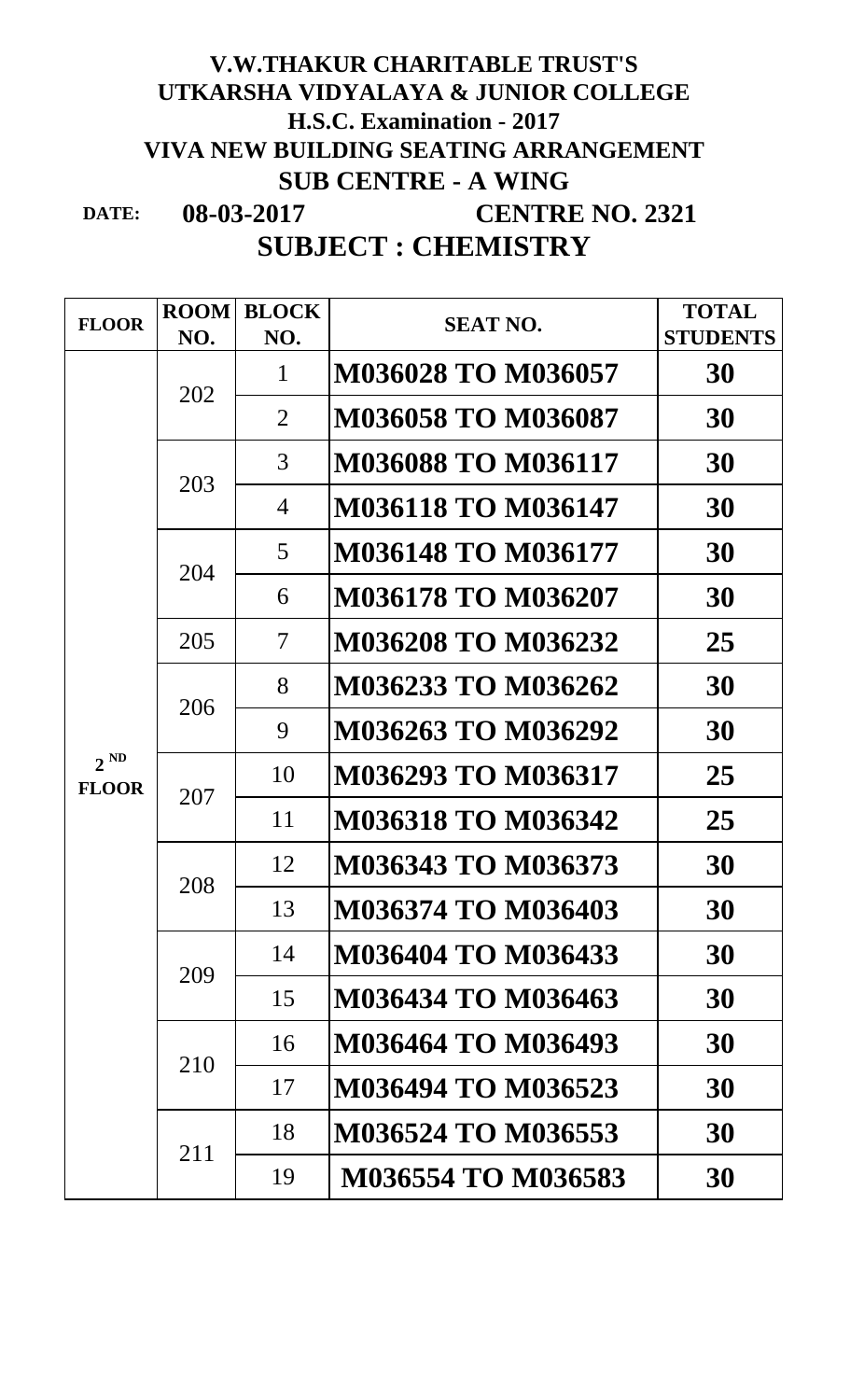## **08-03-2017 V.W.THAKUR CHARITABLE TRUST'S UTKARSHA VIDYALAYA & JUNIOR COLLEGE H.S.C. Examination - 2017 VIVA NEW BUILDING SEATING ARRANGEMENT SUB CENTRE - A WING CENTRE NO. 2321**

**DATE:**

## **SUBJECT : CHEMISTRY**

| <b>FLOOR</b>                    | <b>ROOM</b><br>NO. | <b>BLOCK</b><br>NO. | <b>SEAT NO.</b>           | <b>TOTAL</b><br><b>STUDENTS</b> |
|---------------------------------|--------------------|---------------------|---------------------------|---------------------------------|
|                                 | 302                | 20                  | M036584 TO M036613        | 30                              |
|                                 |                    | 21                  | <b>M036614 TO M036643</b> | 30                              |
|                                 | 303                | 22                  | M036644 TO M036673        | 30                              |
|                                 |                    | 23                  | M036674 TO M036703        | 30                              |
|                                 | 304                | 24                  | M036704 TO M036733        | 30                              |
|                                 |                    | 25                  | M036734 TO M036763        | 30                              |
|                                 | 305                | 26                  | M036764 TO M036788        | 25                              |
|                                 | 306                | 27                  | <b>M036789 TO M036818</b> | 30                              |
|                                 |                    | 28                  | <b>M036819 TO M036848</b> | 30                              |
|                                 | 308                | 29                  | M036849 TO M036878        | 30                              |
|                                 |                    | 30                  | M036879 TO M036908        | 30                              |
| 3 <sup>RD</sup><br><b>FLOOR</b> | 309                | 31                  | <b>M036909 TO M036938</b> | 30                              |
|                                 |                    | 32                  | M036939 TO M036968        | 30                              |
|                                 | 310                | 33                  | M036969 TO M036998        | 30                              |
|                                 |                    | 34                  | M036999 TO M037028        | 30                              |
|                                 | 311                | 35                  | <b>M037029 TO M037058</b> | 30                              |
|                                 |                    | 36                  | <b>M037059 TO M037088</b> | 30                              |
|                                 | 312                | 37                  | <b>M037089 TO M037113</b> | 25                              |
|                                 | 313                | 38                  | M037114 TO M037143        | 30                              |
|                                 |                    | 39                  | <b>M037144 TO M037173</b> | 30                              |
|                                 | 314                | 40                  | <b>M037174 TO M037203</b> | 30                              |
|                                 |                    | 41                  | M037204 TO M037233        | 30                              |
|                                 | 315                | 42                  | <b>M037234 TO M037258</b> | 25                              |